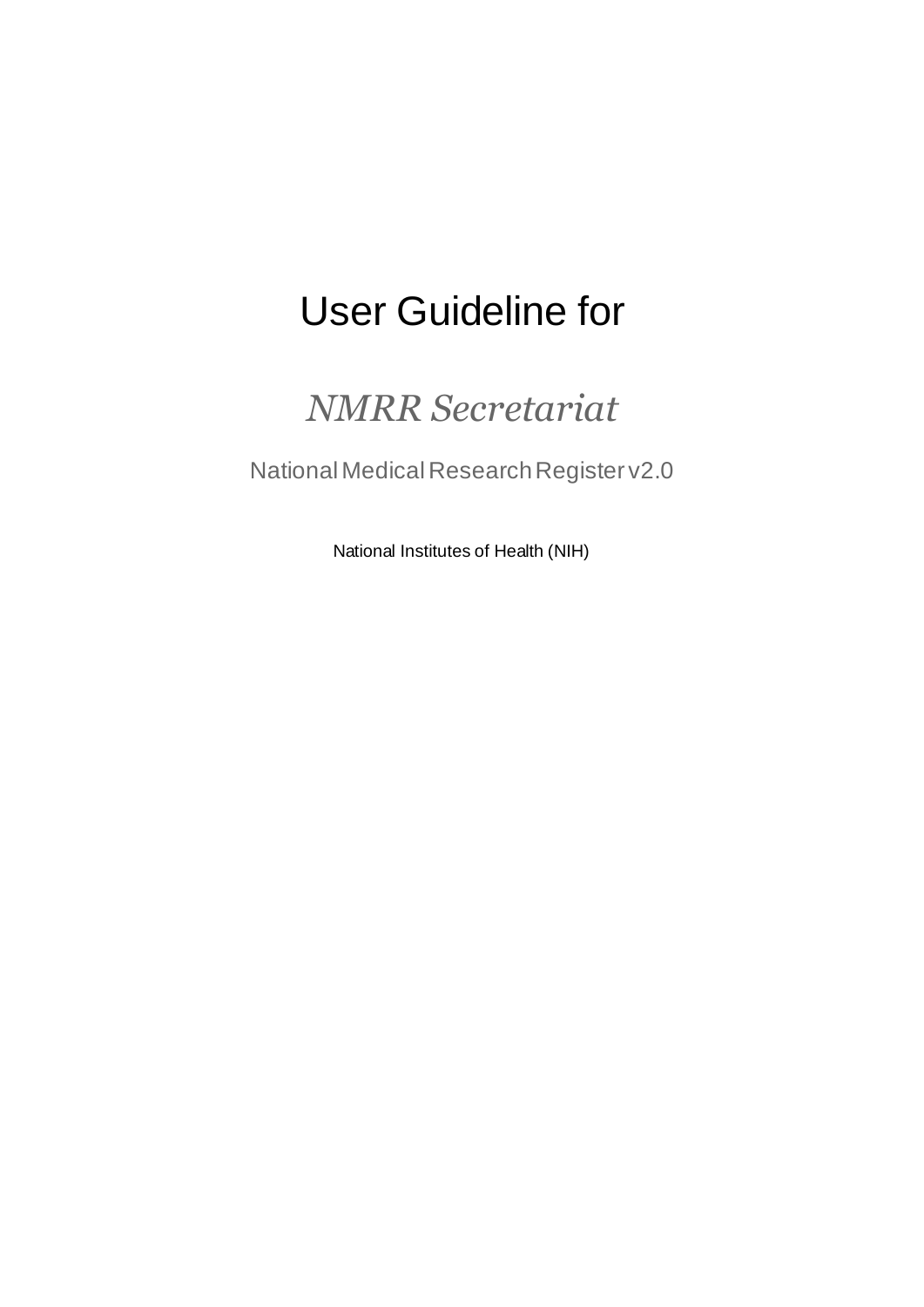## **1.0 - Flow for Review and Approval**

#### **1.1 - As secretariat**

#### **1.1.1 Submission Processing**

- 1. Go to the url [https://nmrr.gov.my](https://nmrr.gov.my/)
- 2. Login as necessary individuals with an assigned role as NMRR Secretariat and go to the Approval page.



3. Secretariat should be able to see the submission under the assigned secretariat with the status "Processing Submission by NMRR Secretariat '' or "Revision Submitted to NMRR Secretariat".

| Keyword    | Search NMRR ID, Research ID or Title of the Submission |                                    |                                       | <b>Status</b><br>Select All                      |         |                          |                   |
|------------|--------------------------------------------------------|------------------------------------|---------------------------------------|--------------------------------------------------|---------|--------------------------|-------------------|
| EXCEL<br>m | PDF<br>Show 10<br><b>Research ID</b>                   | entries<br>٧<br><b>NMRRID</b><br>٠ | <b>Title</b>                          | <b>Status</b>                                    |         | <b>Day To Submission</b> | <b>Action</b>     |
| 11         | RSCH ID-21-<br>00012-KD2                               |                                    | testing new submission<br><b>NMRR</b> | Processing Submission<br>by NMRR Secretariat     |         | o                        | Ō<br>$\bullet$    |
|            | Showing 11 to 11 of 11 entries                         |                                    |                                       |                                                  |         | PREVIOUS                 | Next<br>ż<br>٠    |
| 6          | RSCH ID-21-<br>00007-ATK                               |                                    | applied research test                 | Revision Submitted to<br><b>NMRR</b> Secretariat | $\circ$ | ñ                        | $\bullet$ $\circ$ |
|            |                                                        |                                    |                                       |                                                  |         |                          |                   |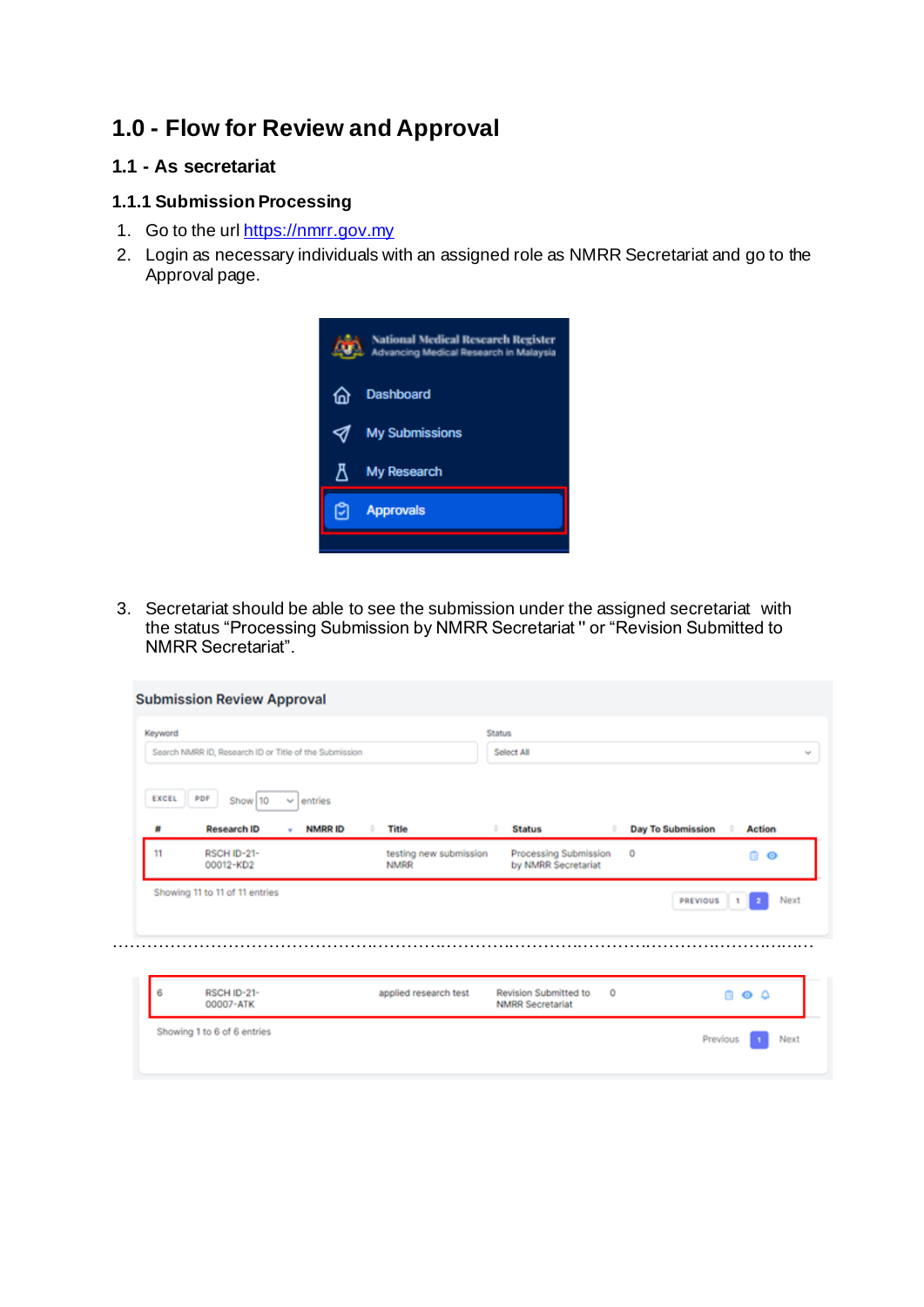4. Click on the view data (eye icon) to go into that submission details, notification (bell icon) to go into the email notification history and to process the submission, go into the Processing Submission page (checklist icon)

| 6 |                                                                                                           |                    |                              |                                                 |                    |                      |
|---|-----------------------------------------------------------------------------------------------------------|--------------------|------------------------------|-------------------------------------------------|--------------------|----------------------|
|   | RSCH ID-21-<br>00007-ATK                                                                                  |                    | applied research test        | Processing<br>Submission by NMRR<br>Secretariat | 0                  | ه ه                  |
|   | <b>Processing Submission</b><br>TESTING NEW SUBMISSION NMRR<br>Research ID RSCH ID-21-00012-KD2 NMRR ID - | Protocol ID -      | Last updated on Aug 16, 2021 |                                                 |                    | <b>Create Review</b> |
|   | Status Processing Submission by NMRR Secretariat                                                          |                    |                              |                                                 |                    |                      |
|   | <b>Review Revisions</b>                                                                                   |                    |                              |                                                 |                    |                      |
|   | PDF<br>EXCEL<br>Show 10                                                                                   | $\vee$ entries     |                              |                                                 |                    |                      |
| 茸 |                                                                                                           | <b>Revision ID</b> | <b>Secretariat</b>           |                                                 | <b>Action</b>      |                      |
|   |                                                                                                           |                    |                              |                                                 |                    |                      |
|   |                                                                                                           |                    | No data available in table   |                                                 |                    |                      |
|   | Showing 0 to 0 of 0 entries                                                                               |                    |                              |                                                 | Previous           | Next                 |
|   | <b>Decision History</b>                                                                                   |                    |                              |                                                 |                    |                      |
| ٠ | APPROVER NAME                                                                                             |                    | <b>DECISION</b>              | <b>DECISION DATE</b>                            | APPROVAL AUTHORITY |                      |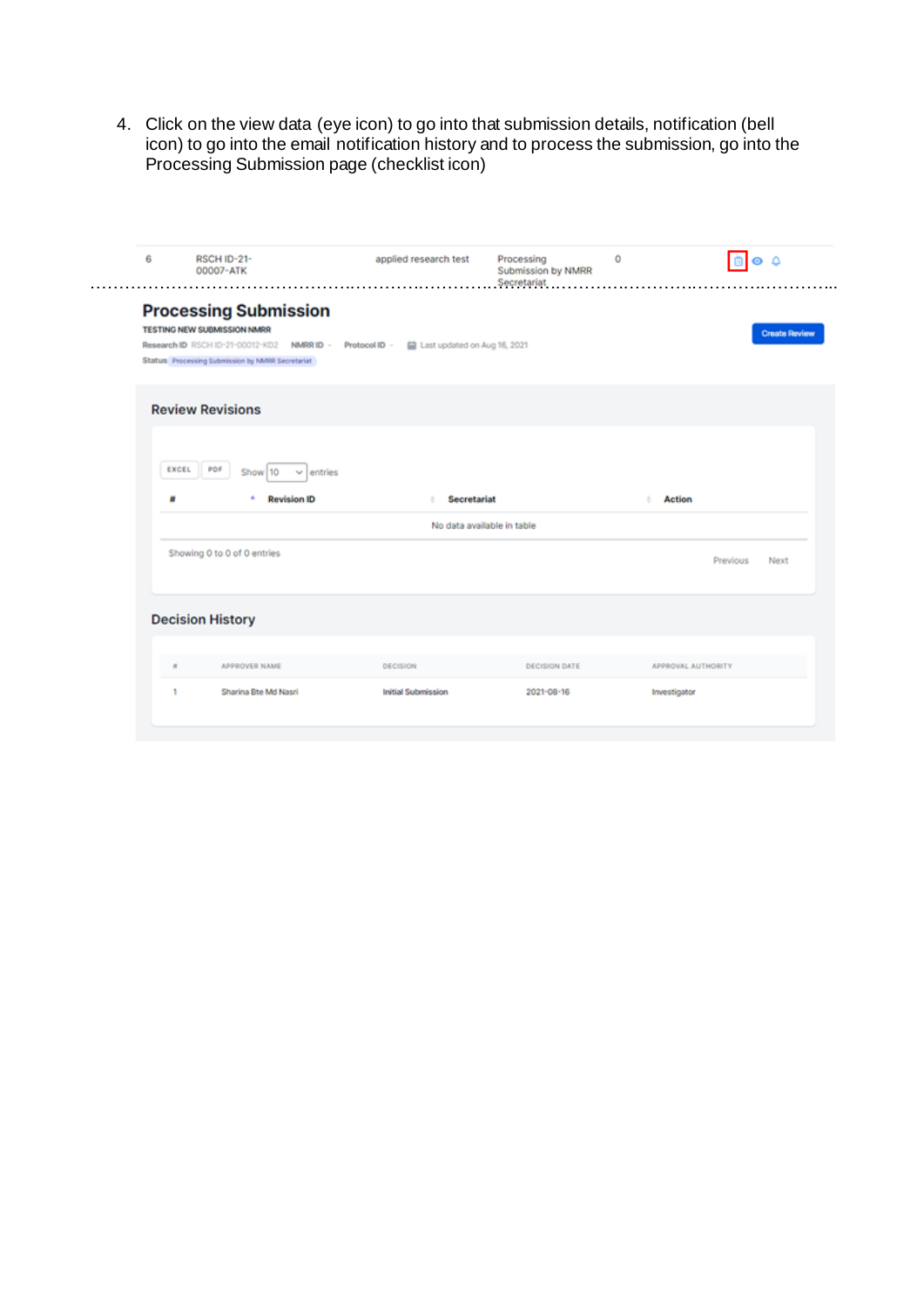5. Click on the "Create Review" button at the top to create a new review template and a review revision should be created as below. History detail also can be seen at the bottom part of the page.

| <b>TESTING NEW SUBMISSION NMRR</b> | <b>Processing Submission</b>                     |                           |                              |                      |               |                    | <b>Create Review</b> |
|------------------------------------|--------------------------------------------------|---------------------------|------------------------------|----------------------|---------------|--------------------|----------------------|
|                                    | Research ID RSCH ID-21-00012-KD2 NMRR ID -       | Protocol ID -             | Last updated on Aug 16, 2021 |                      |               |                    |                      |
|                                    | Status Processing Submission by NMRR Secretariat |                           |                              |                      |               |                    |                      |
| <b>Review Revisions</b>            |                                                  |                           |                              |                      |               |                    |                      |
|                                    |                                                  |                           |                              |                      |               |                    |                      |
|                                    |                                                  |                           |                              |                      |               |                    |                      |
| <b>Review Revisions</b>            |                                                  |                           |                              |                      |               |                    |                      |
|                                    |                                                  |                           |                              |                      |               |                    |                      |
|                                    |                                                  |                           |                              |                      |               |                    |                      |
|                                    |                                                  |                           |                              |                      |               |                    |                      |
| <b>EXCEL</b><br>PDF                | Show 10<br>entries<br>v.                         |                           |                              |                      |               |                    |                      |
| ᠰ                                  | ٠<br><b>Revision ID</b>                          | ٠                         | <b>Secretariat</b>           |                      | <b>Action</b> |                    |                      |
|                                    | REV ID-21-00028-66S                              |                           | <b>NMRR</b> Secretariat      |                      | ۵<br>$\circ$  |                    |                      |
|                                    | Showing 1 to 1 of 1 entries                      |                           |                              |                      |               | Previous           | Next                 |
|                                    |                                                  |                           |                              |                      |               |                    |                      |
|                                    |                                                  |                           |                              |                      |               |                    |                      |
| <b>Decision History</b>            |                                                  |                           |                              |                      |               |                    |                      |
| $\alpha$                           | APPROVER NAME                                    | <b>DECISION</b>           |                              | <b>DECISION DATE</b> |               | APPROVAL AUTHORITY |                      |
| 1                                  | Sharina Bte Md Nasri                             | <b>Initial Submission</b> |                              | 2021-08-16           | Investigator  |                    |                      |

………………………………………………………………………………………………………………… For processing of the submitted revision, the previous Review Revision will be available to be viewed. (Secretariat needs to create a new Review Revision template each time for a new revision submission)

|              | <b>Processing Submission</b><br><b>APPLIED RESEARCH TEST</b><br>Research ID RSCH ID-21-00007-ATK<br>NMRR ID -<br>Status Revision Submitted to NMRR Secretariat | Last updated on Sep 06, 2021<br>Protocol ID - |                     | <b>Create Review</b> |
|--------------|----------------------------------------------------------------------------------------------------------------------------------------------------------------|-----------------------------------------------|---------------------|----------------------|
|              | <b>Review Revisions</b>                                                                                                                                        |                                               |                     |                      |
| EXCEL        | PDF<br>Show 10<br>$\vee$ entries<br><b>Revision ID</b><br>٠                                                                                                    | <b>Secretariat</b>                            | <b>Created Date</b> | Action               |
|              | REV ID-21-00016-K2Y                                                                                                                                            | <b>NMRR Secretariat</b>                       | 06-09-2021          | û<br>$\circ$         |
|              | Showing 1 to 1 of 1 entries                                                                                                                                    |                                               |                     | Previous<br>Next     |
|              | <b>Decision History</b>                                                                                                                                        |                                               |                     |                      |
| ×            | APPROVER NAME                                                                                                                                                  | DECISION                                      | DECISION DATE       | APPROVAL AUTHORITY   |
| $\mathbf{1}$ | Dr Asyraf Syahmi Bin Mohd Noor                                                                                                                                 | Initial Submission                            | 2021-09-06          | Investigator         |
|              |                                                                                                                                                                |                                               |                     |                      |
| $\mathbf{2}$ | Nurlaily Binti Abdullah                                                                                                                                        | Incomplete Submission/Revision Required       | 2021-09-06          | NMRR Secretariat     |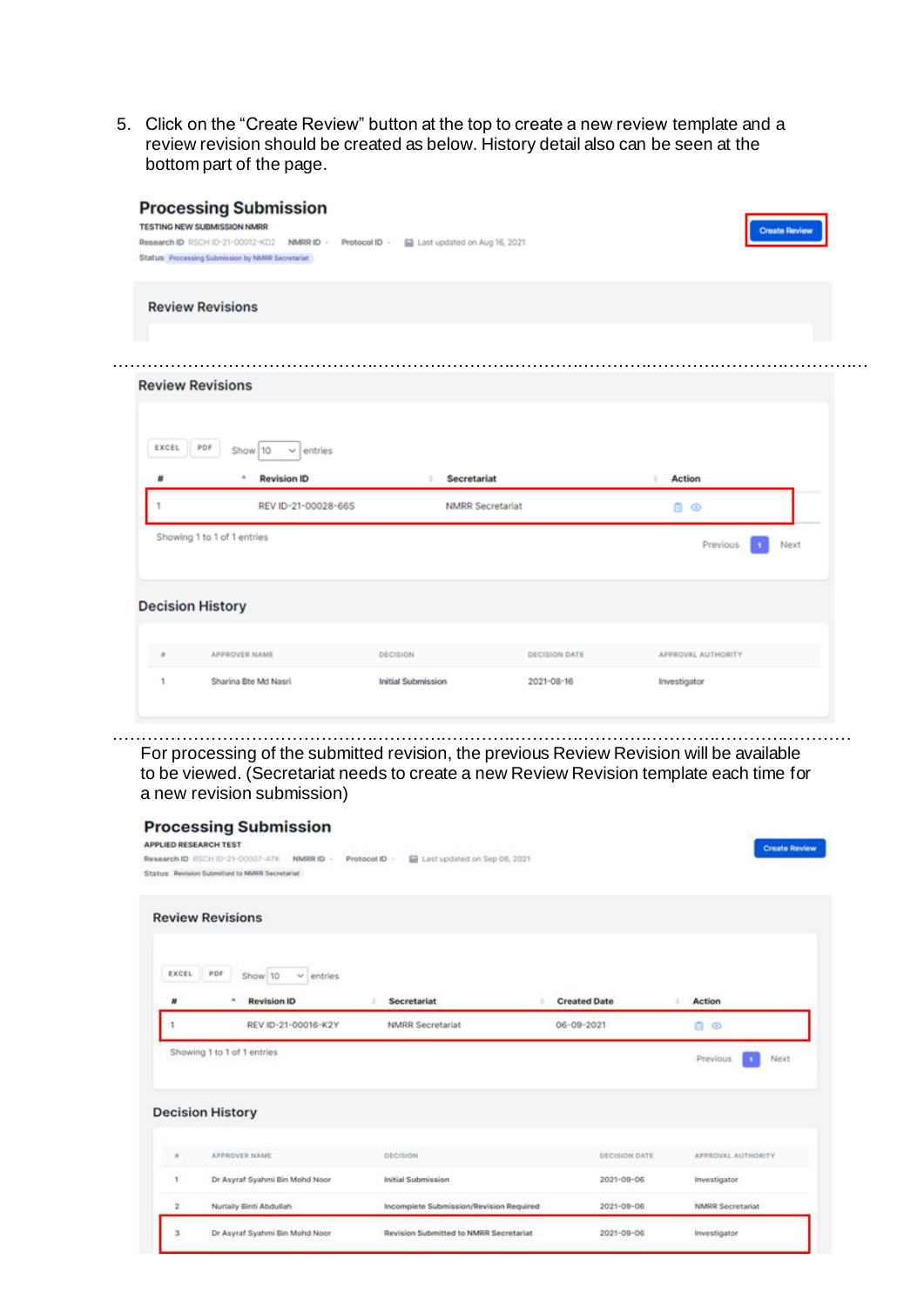6. Click on the view data (eye icon) to go into the submission details and to access the checklist and decision selection, click the Review Checklist Completion page (paper icon)

|          | <b>Review Revisions</b>          |                           |                      |                    |
|----------|----------------------------------|---------------------------|----------------------|--------------------|
| EXCEL    | PDF<br>Show 10<br>$\vee$ entries |                           |                      |                    |
| ₩        | <b>Revision ID</b>               | <b>Secretariat</b>        |                      | <b>Action</b>      |
| ٠        | REV ID-21-00028-66S              | <b>NMRR Secretariat</b>   |                      | ⊚                  |
|          | Showing 1 to 1 of 1 entries      |                           |                      | Previous<br>Next   |
|          | <b>Decision History</b>          |                           |                      |                    |
| $\alpha$ | APPROVER NAME                    | DECISION                  | <b>DECISION DATE</b> | APPROVAL AUTHORITY |
| 1        | Sharina Bte Md Nasri             | <b>Initial Submission</b> | 2021-08-16           | Investigator       |

7. Click on the status drop down to change status of the checklist item

| <b>Screening's Checklist Details</b><br><b>Screening Checklist Protocol</b> |                 |                 |
|-----------------------------------------------------------------------------|-----------------|-----------------|
| All(41) O Yes(41) O Not Applicable(0) O Not Complete(0)<br>DATA             | <b>STATUS</b>   | <b>COMMENTS</b> |
| 1. General Information                                                      |                 |                 |
| 1.1 Study title and title page                                              | Yes.<br>$\sim$  | œ               |
| 1.2 Protocol identifying version and date                                   | Yes<br>$\sim$   | œ               |
| 1.3 Name and institution of investigator/s                                  | Yes.<br>$\sim$  | œ               |
| 1.4 Sponsor                                                                 | <b>Yan</b><br>w | œ               |
| 1.5 Study sites                                                             | Yes.<br>w       | œ               |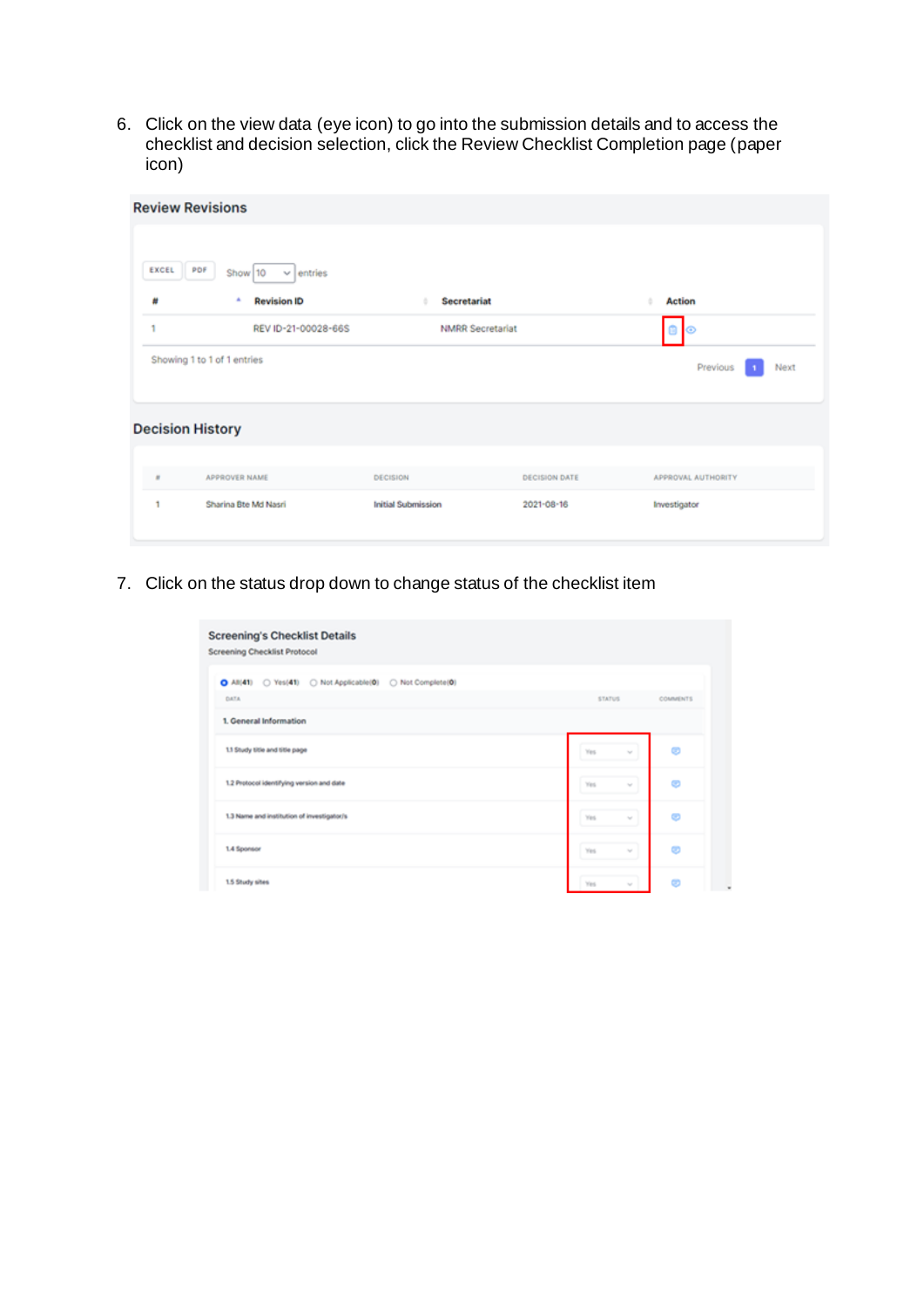8. Click on the comment icon to do a comment/ compilation

|                               | <b>Review Checklist Completion</b> |
|-------------------------------|------------------------------------|
| TESTING NEW SHIBMISSION NURBS |                                    |

| <b>I ED I INU NEW DUBWIDOUW NIMBOR</b>           |  |                                               |
|--------------------------------------------------|--|-----------------------------------------------|
| Research ID RSCH ID-21-00012-KD2 NMRR ID -       |  | Protocol ID - El Last updated on Aug 16, 2021 |
| Status Processing Submission by NMRR Secretariat |  |                                               |

| ○ Completed(30) ○ Incomplete(0) ○ Not Applicable(0)<br>$O$ Ali(30)                         |                            |                                  |
|--------------------------------------------------------------------------------------------|----------------------------|----------------------------------|
| DATA.<br>- - - -                                                                           | STATUS:<br>-22043          | 50 104 52 C.C<br><b>COMMENTS</b> |
| Type of Submission                                                                         | Ň.<br>Completed            | OQ                               |
| Research ID<br>makaland                                                                    | ¥.<br>Completed            | ε                                |
| <b>CONTRACTOR CONTRACTOR</b><br>Official Research title<br>1992년 12월 12일 : 12월 12일 12월 12일 | Completed<br>$\mathcal{M}$ | <b>G</b> IS                      |
| Public/Brief Title                                                                         | Ŵ.<br>Completed            | UV                               |

 $\blacktriangleleft$ 

| <b>UAVIAM L'hAAVIIET L</b><br><b>OMMOTIO</b> |          |
|----------------------------------------------|----------|
| <b>Comments</b>                              | $\times$ |
|                                              |          |
| not complete                                 |          |
|                                              |          |
|                                              |          |
|                                              |          |
|                                              |          |
|                                              |          |
|                                              |          |
|                                              |          |
|                                              |          |
|                                              |          |
|                                              |          |
|                                              |          |
|                                              |          |
|                                              |          |
|                                              |          |
|                                              |          |
|                                              |          |
|                                              |          |
|                                              |          |
|                                              |          |
|                                              |          |
|                                              |          |
|                                              |          |
|                                              |          |
|                                              |          |
|                                              |          |
|                                              |          |
|                                              |          |
|                                              |          |
|                                              |          |
|                                              | Comment  |
|                                              |          |
|                                              |          |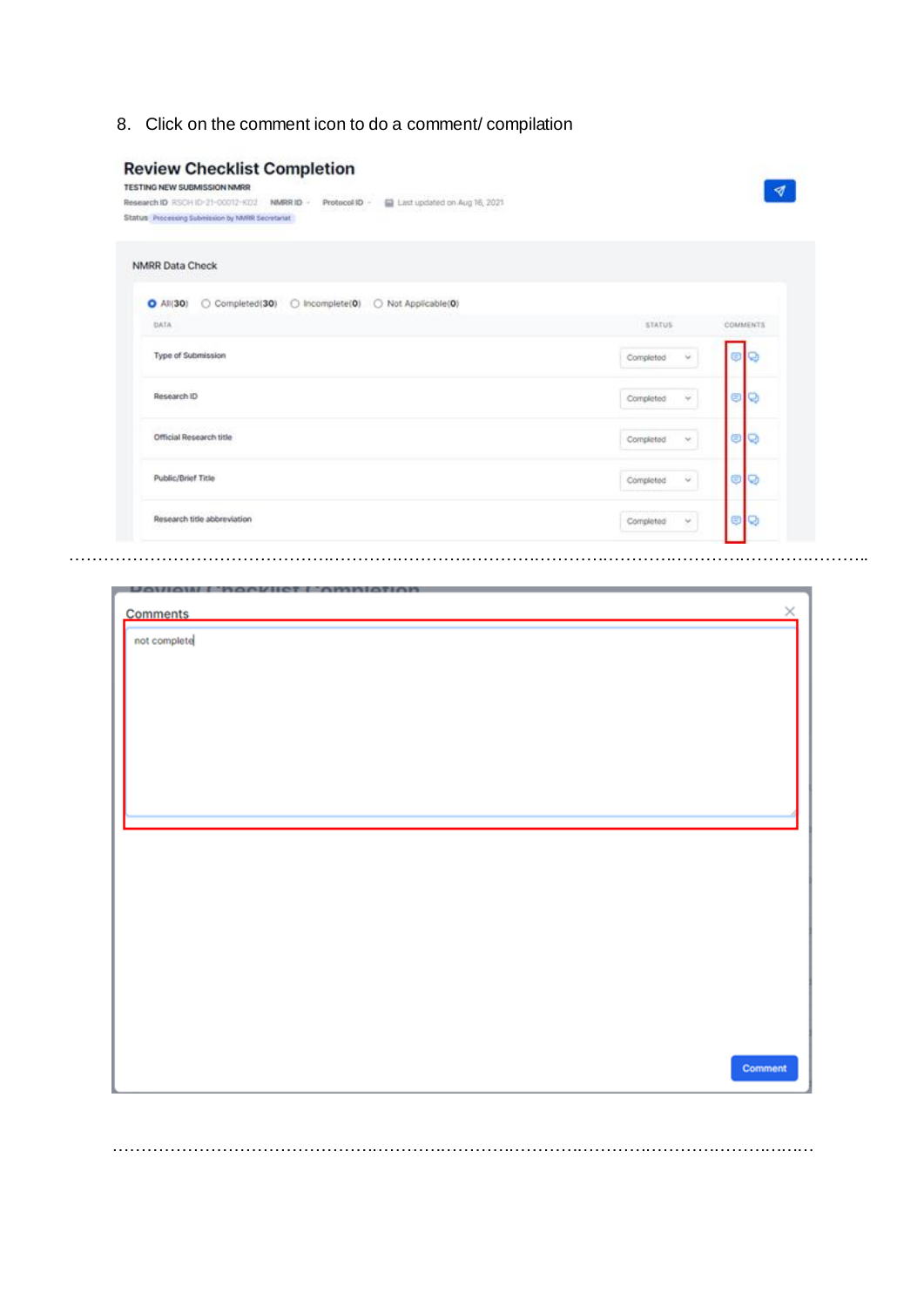| TESTING NEW SUBMISSION NMRR |         |
|-----------------------------|---------|
| Comments                    | ×       |
| Add a comment               |         |
|                             |         |
|                             |         |
|                             |         |
|                             |         |
|                             |         |
|                             | 6.      |
| not complete                |         |
|                             |         |
|                             |         |
|                             |         |
|                             |         |
|                             |         |
|                             |         |
|                             |         |
|                             | Comment |
|                             |         |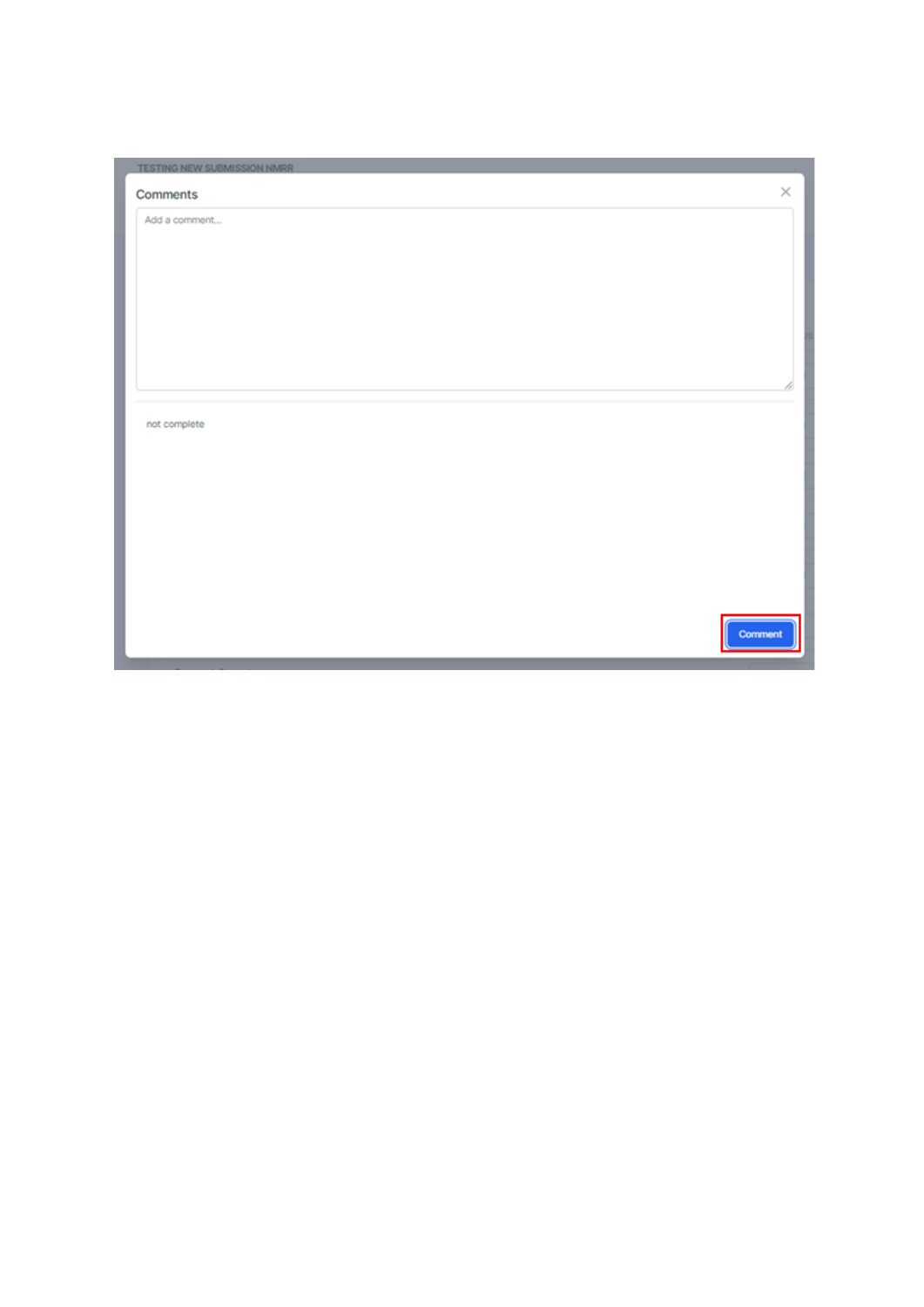9. Compilation comment can also be seen in the in the chat icon (green box) next to comment icon (together with investigator answer later after the revision has been submitted by the investigator)

| <b>Review Checklist Completion</b><br>TESTING NEW SUBMISSION NMRR                                                                               |                     |           |
|-------------------------------------------------------------------------------------------------------------------------------------------------|---------------------|-----------|
| Last updated on Aug 16, 2021<br>Research ID RSCH ID-21-00012-KD2 NMRR ID -<br>Protocol ID -<br>Status Processing Submission by NMRR Secretariat |                     |           |
| <b>NMRR Data Check</b>                                                                                                                          |                     |           |
| ○ Completed(30) ○ Incomplete(0) ○ Not Applicable(0)<br>$O$ Ali(30)                                                                              |                     |           |
| <b>DATA</b>                                                                                                                                     | <b>STATUS</b><br>   | COMMENTS  |
| Type of Submission                                                                                                                              | Completed<br>$\sim$ | c         |
| Research ID                                                                                                                                     | Completed<br>×      | €         |
| [프린터 20] YOU WANT A LETTER<br>Official Research title                                                                                           | Completed<br>×      | ⋐         |
| Public/Brief Title                                                                                                                              | Completed<br>$\sim$ | $\bullet$ |
| Research title abbreviation                                                                                                                     | Completed<br>×      | e         |

### Compilation comment with Investigator Response/Answer can be viewed by clicking the "chat icon")

…………………………………………………………………………………………………………………………..

| Comments                           | ×          |
|------------------------------------|------------|
| not complete                       | 1 hour ago |
| Investigator answer<br>update done |            |
|                                    |            |
|                                    |            |
|                                    |            |
|                                    |            |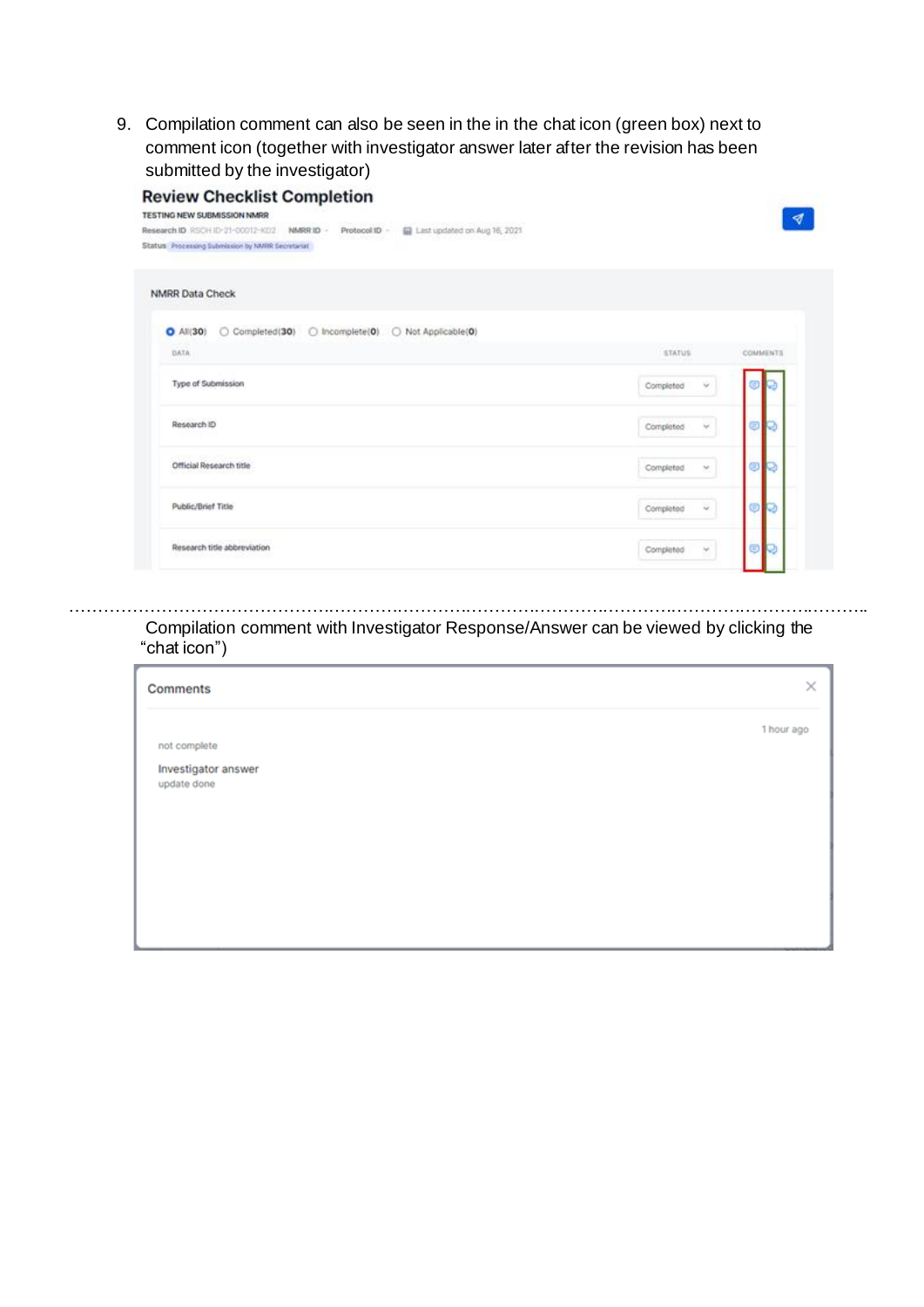- 10. Click on the decision icon button on top right to assign a decision. A selection of decisions should be listed according to the following;
	- Registered
	- Incomplete Submission/ Revision Required
	- Forwarded to JPP NIH Secretariat
	- Forwarded to HRRC/JPP CRC Secretariat
	- Forwarded to MREC Secretariat
	- Forwarded to MRG Secretariat
	- Forwarded to Publication

#### **Review Checklist Completion**

| TESTING NEW SUBMISSION NMRR<br>China Li Sebissimiumi<br>Research ID RSCH ID-21-00012-KD2<br>Last updated on Aug 16, 2021<br>Protocol ID -<br>NIMRR ID - |                       |              |
|---------------------------------------------------------------------------------------------------------------------------------------------------------|-----------------------|--------------|
| Status Processing Submission by NMRR Secretariat                                                                                                        |                       |              |
| <b>NMRR Data Check</b>                                                                                                                                  |                       |              |
| ○ Completed(30) ○ Incomplete(0) ○ Not Applicable(0)<br>$O$ Ali(30)                                                                                      |                       |              |
| DATA                                                                                                                                                    | STATUS.               | COMMENTS     |
| Type of Submission                                                                                                                                      | Ý.<br>Completed       | o<br>Θ       |
| Research ID                                                                                                                                             | Completed<br>۷        | €<br>Q       |
| 2424234933000000000<br>Official Research title                                                                                                          | Completed<br>M.       | Θ<br>$\circ$ |
| Public/Brief Title                                                                                                                                      | Completed<br>$\omega$ | Θ<br>$\circ$ |
| Research title abbreviation                                                                                                                             | Completed<br>×        | Θ<br>Q       |

11. Secretariat is able to insert any remark for the particular submission by writing in the comment box. Once the decisions and the date has been selected, click the submit button to confirm the decision:-

| arch in Malaysia |                            |                                                  |                 |                    |        | --                           |
|------------------|----------------------------|--------------------------------------------------|-----------------|--------------------|--------|------------------------------|
|                  | <b>Submission Decision</b> |                                                  |                 |                    |        | ∢                            |
|                  | Decision *                 |                                                  | Decision Date * |                    |        |                              |
|                  | Please Select              | $\sim$                                           | dd/mm/yyyy      |                    | о      |                              |
|                  | Comment                    |                                                  |                 |                    |        | Assign Reviewer              |
|                  |                            |                                                  |                 |                    |        |                              |
|                  |                            |                                                  |                 |                    |        | <b>ATION</b>                 |
| Approval         |                            |                                                  |                 |                    |        | for Minor Modification, come |
|                  |                            |                                                  |                 |                    |        |                              |
|                  |                            |                                                  |                 |                    |        |                              |
|                  |                            |                                                  |                 | Cancel             | Submit |                              |
| ers              |                            |                                                  |                 |                    |        |                              |
|                  | $\Delta$                   | Review Report of Patient Information Sheet (PIS) |                 | Nurainna Abd Majid |        |                              |